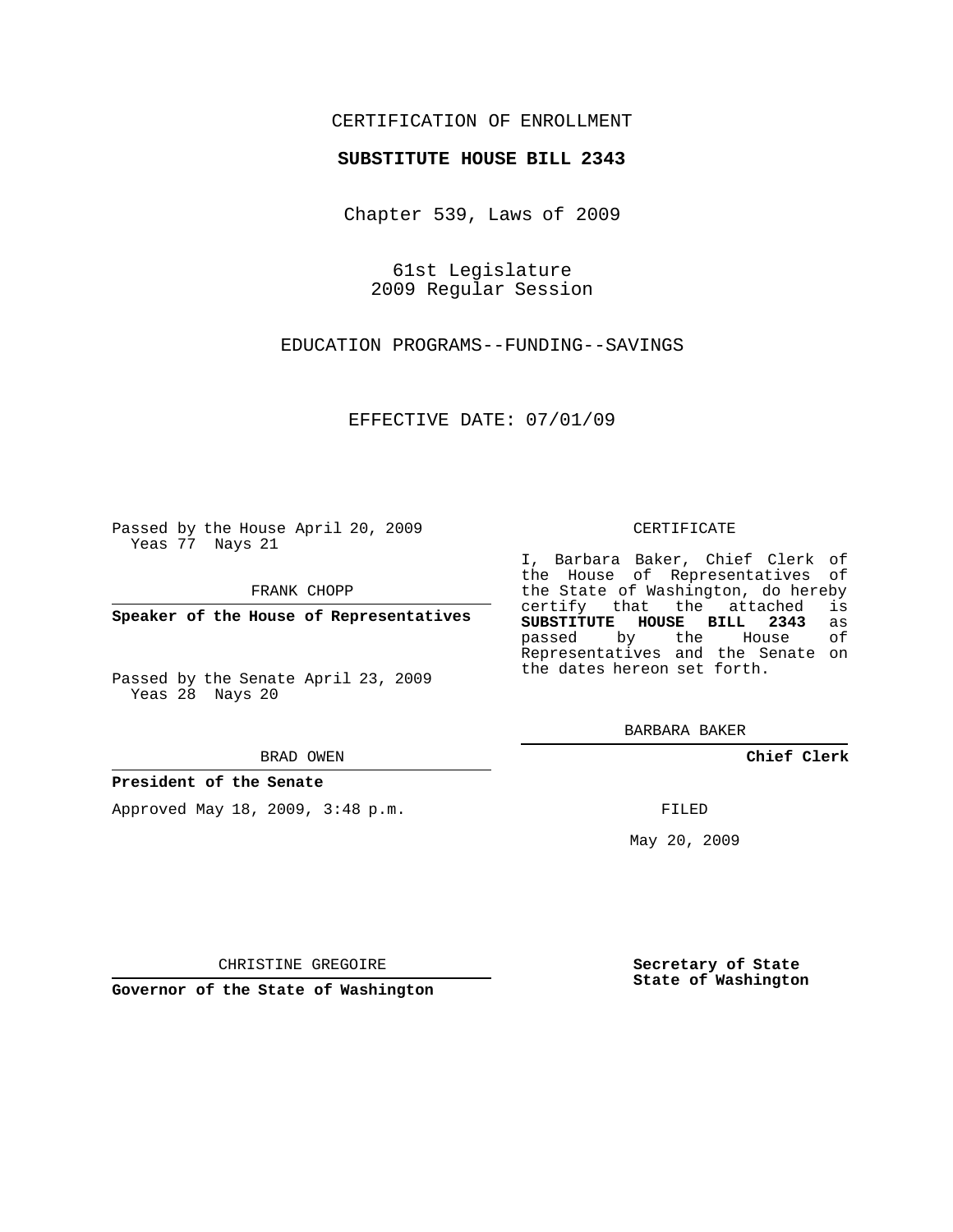# **SUBSTITUTE HOUSE BILL 2343** \_\_\_\_\_\_\_\_\_\_\_\_\_\_\_\_\_\_\_\_\_\_\_\_\_\_\_\_\_\_\_\_\_\_\_\_\_\_\_\_\_\_\_\_\_

\_\_\_\_\_\_\_\_\_\_\_\_\_\_\_\_\_\_\_\_\_\_\_\_\_\_\_\_\_\_\_\_\_\_\_\_\_\_\_\_\_\_\_\_\_

Passed Legislature - 2009 Regular Session

**State of Washington 61st Legislature 2009 Regular Session By** House Ways & Means (originally sponsored by Representative Haigh) READ FIRST TIME 04/20/09.

 AN ACT Relating to achieving savings in education programs by revising provisions relating to diagnostic assessments, classified staff training, conditional scholarships, certain professional development programs, coordination for career and technical student organizations, and national board certification bonuses; amending RCW 28A.655.200, 28A.415.315, 28A.660.050, 28A.415.350, 28A.415.250, and 28A.405.415; providing an effective date; and declaring an emergency.

BE IT ENACTED BY THE LEGISLATURE OF THE STATE OF WASHINGTON:

 **Sec. 1.** RCW 28A.655.200 and 2007 c 354 s 8 are each amended to read as follows:

 (1) The legislature intends to permit school districts to offer norm-referenced assessments, make diagnostic tools available to school districts, and provide funding for diagnostic assessments to enhance student learning at all grade levels and provide early intervention before the high school Washington assessment of student learning.

 (2) In addition to the diagnostic assessments provided under this section, school districts may, at their own expense, administer norm-referenced assessments to students.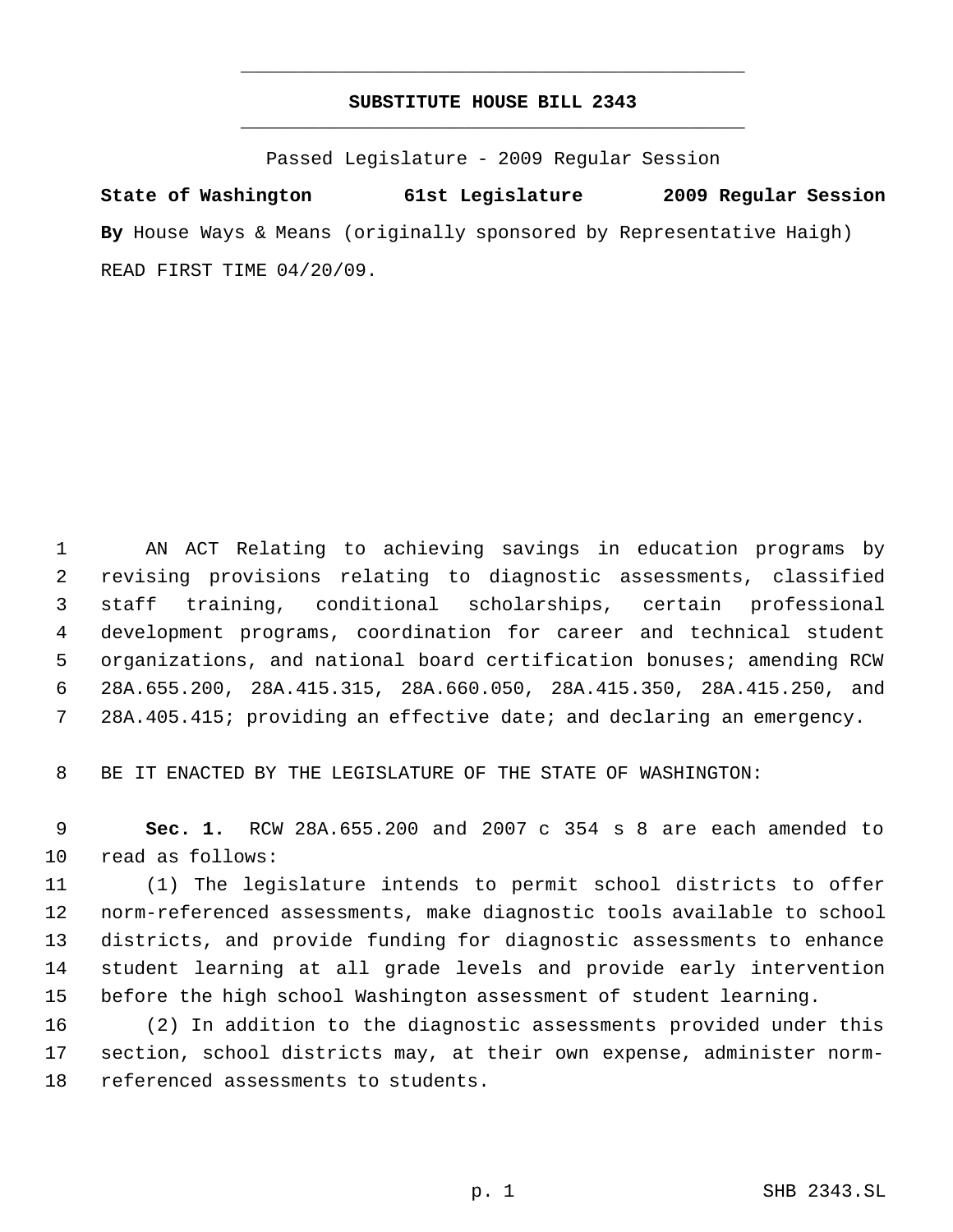(3) Subject to the availability of amounts appropriated for this 2 purpose, the office of the superintendent of public instruction shall post on its web site for voluntary use by school districts, a guide of diagnostic assessments. The assessments in the guide, to the extent possible, shall include the characteristics listed in subsection (4) of this section.

 (4) Subject to the availability of amounts appropriated for this 8 purpose, beginning September 1, 2007, the office of the superintendent of public instruction shall make diagnostic assessments in reading, writing, mathematics, and science in elementary, middle, and high school grades available to school districts. Subject to funds appropriated for this purpose, the office of the superintendent of public instruction shall also provide funding to school districts for administration of diagnostic assessments to help improve student learning, identify academic weaknesses, enhance student planning and guidance, and develop targeted instructional strategies to assist students before the high school Washington assessment of student learning. To the greatest extent possible, the assessments shall be:

(a) Aligned to the state's grade level expectations;

(b) Individualized to each student's performance level;

 (c) Administered efficiently to provide results either immediately 22 or within two weeks;

 (d) Capable of measuring individual student growth over time and allowing student progress to be compared to other students across the country;

(e) Readily available to parents; and

(f) Cost-effective.

 (5) The office of the superintendent of public instruction shall offer training at statewide and regional staff development activities in:

(a) The interpretation of diagnostic assessments; and

 (b) Application of instructional strategies that will increase student learning based on diagnostic assessment data.

 **Sec. 2.** RCW 28A.415.315 and 2008 c 65 s 2 are each amended to read as follows:

36 Subject to the availability of amounts appropriated for this 37 purpose, the office of the superintendent of public instruction, in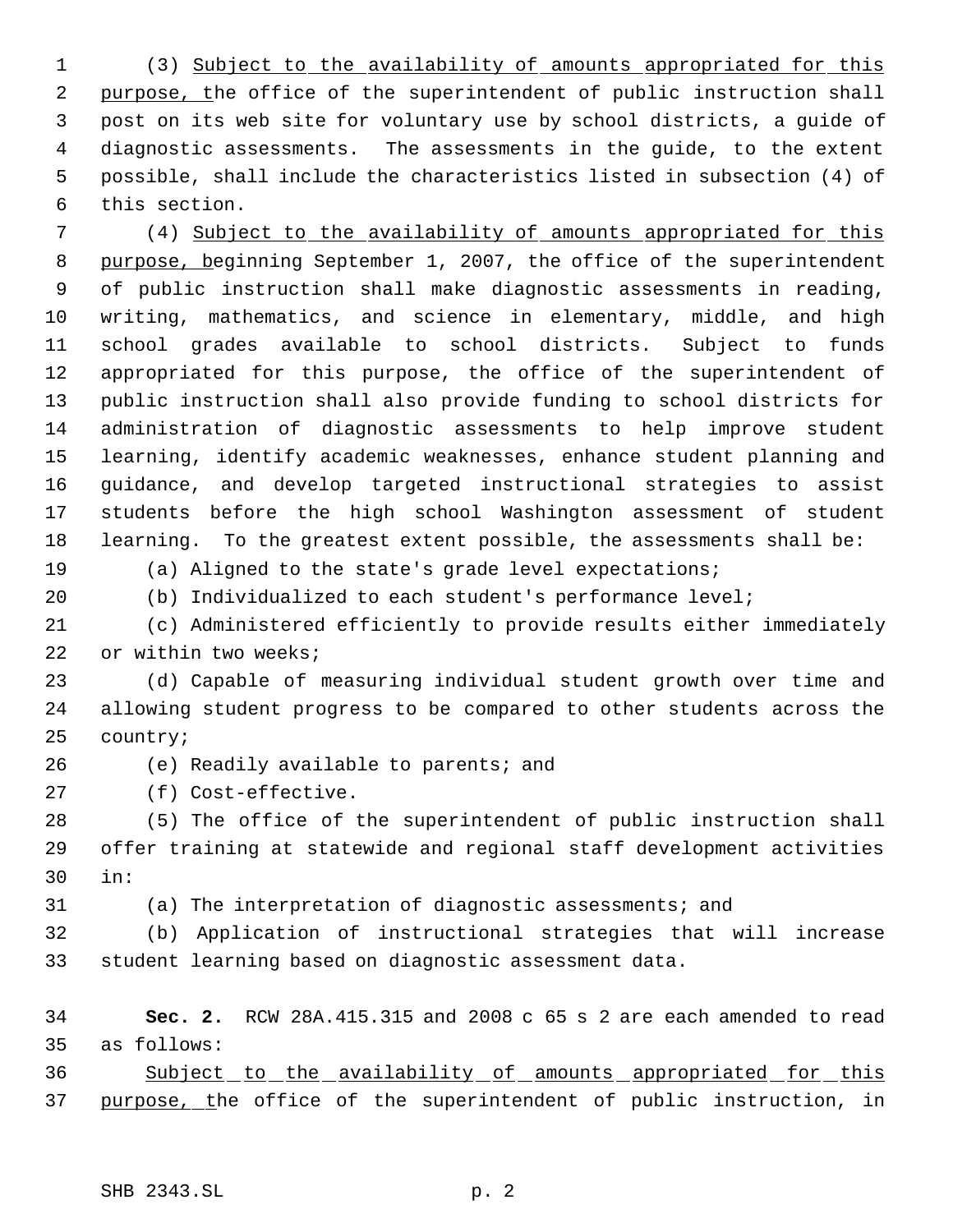consultation with various groups representing school district classified employees, shall develop and offer a training strand through the summer institutes and the winter conference targeted to classified instructional assistants and designed to help them maximize their effectiveness in improving student achievement.

 **Sec. 3.** RCW 28A.660.050 and 2007 c 396 s 8 are each amended to read as follows:

8 Subject to the availability of amounts appropriated for these 9 purposes, the conditional scholarship programs in this chapter are created under the following guidelines:

 (1) The programs shall be administered by the higher education coordinating board. In administering the programs, the higher education coordinating board has the following powers and duties:

 (a) To adopt necessary rules and develop guidelines to administer the programs;

 (b) To collect and manage repayments from participants who do not 17 meet their service obligations; and

 (c) To accept grants and donations from public and private sources for the programs.

 (2) Requirements for participation in the conditional scholarship programs are as provided in this subsection (2).

 (a) The alternative route conditional scholarship program is limited to interns of the partnership grant programs under RCW 28A.660.040. In order to receive conditional scholarship awards, recipients shall:

 (i) Be accepted and maintain enrollment in alternative certification routes through the partnership grant program;

 (ii) Continue to make satisfactory progress toward completion of the alternative route certification program and receipt of a residency teaching certificate; and

 (iii) Receive no more than the annual amount of the scholarship, not to exceed eight thousand dollars, for the cost of tuition, fees, and educational expenses, including books, supplies, and transportation for the alternative route certification program in which the recipient is enrolled. The board may adjust the annual award by the average rate of resident undergraduate tuition and fee increases at the state universities as defined in RCW 28B.10.016.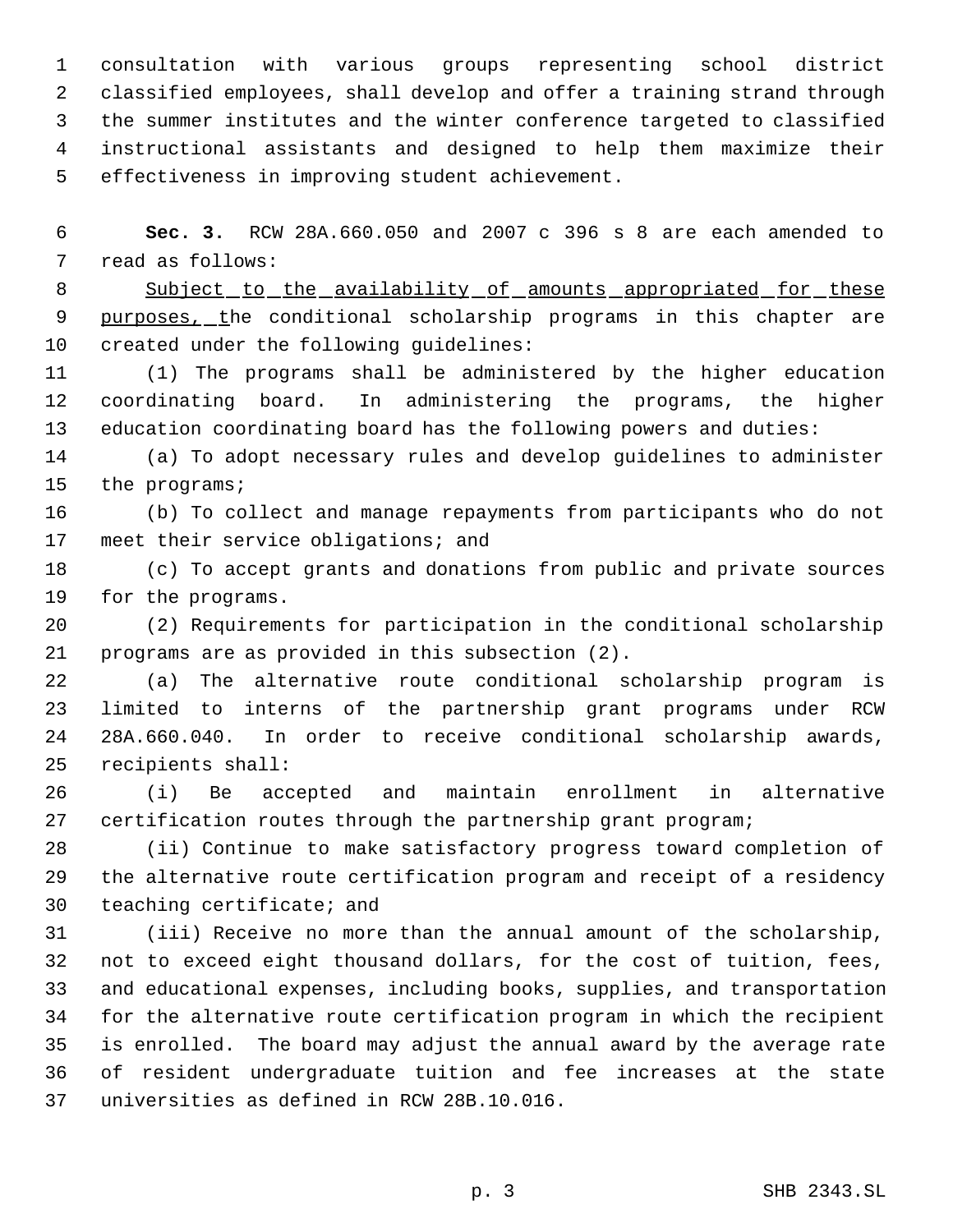(b) The pipeline for paraeducators conditional scholarship program is limited to qualified paraeducators as provided by RCW 28A.660.042. In order to receive conditional scholarship awards, recipients shall:

 (i) Be accepted and maintain enrollment at a community and technical college for no more than two years and attain an associate of arts degree;

 (ii) Continue to make satisfactory progress toward completion of an associate of arts degree. This progress requirement is a condition for eligibility into a route one program of the alternative routes to teacher certification program for a mathematics, special education, or English as a second language endorsement; and

 (iii) Receive no more than the annual amount of the scholarship, not to exceed four thousand dollars, for the cost of tuition, fees, and educational expenses, including books, supplies, and transportation for the alternative route certification program in which the recipient is enrolled. The board may adjust the annual award by the average rate of tuition and fee increases at the state community and technical colleges.

 (c) The retooling to teach mathematics and science conditional scholarship program is limited to current K-12 teachers and individuals having an elementary education certificate but who are not employed in positions requiring an elementary education certificate as provided by RCW 28A.660.045. In order to receive conditional scholarship awards:

 (i) Individuals currently employed as teachers shall pursue a middle level mathematics or science, or secondary mathematics or science endorsement; or

 (ii) Individuals who are certificated with an elementary education endorsement, but not employed in positions requiring an elementary education certificate, shall pursue an endorsement in middle level mathematics or science, or both; and

 (iii) Individuals shall use one of the pathways to endorsement processes to receive a mathematics or science endorsement, or both, which shall include passing a mathematics or science endorsement test, or both tests, plus observation and completing applicable coursework to attain the proper endorsement; and

 (iv) Individuals shall receive no more than the annual amount of the scholarship, not to exceed three thousand dollars, for the cost of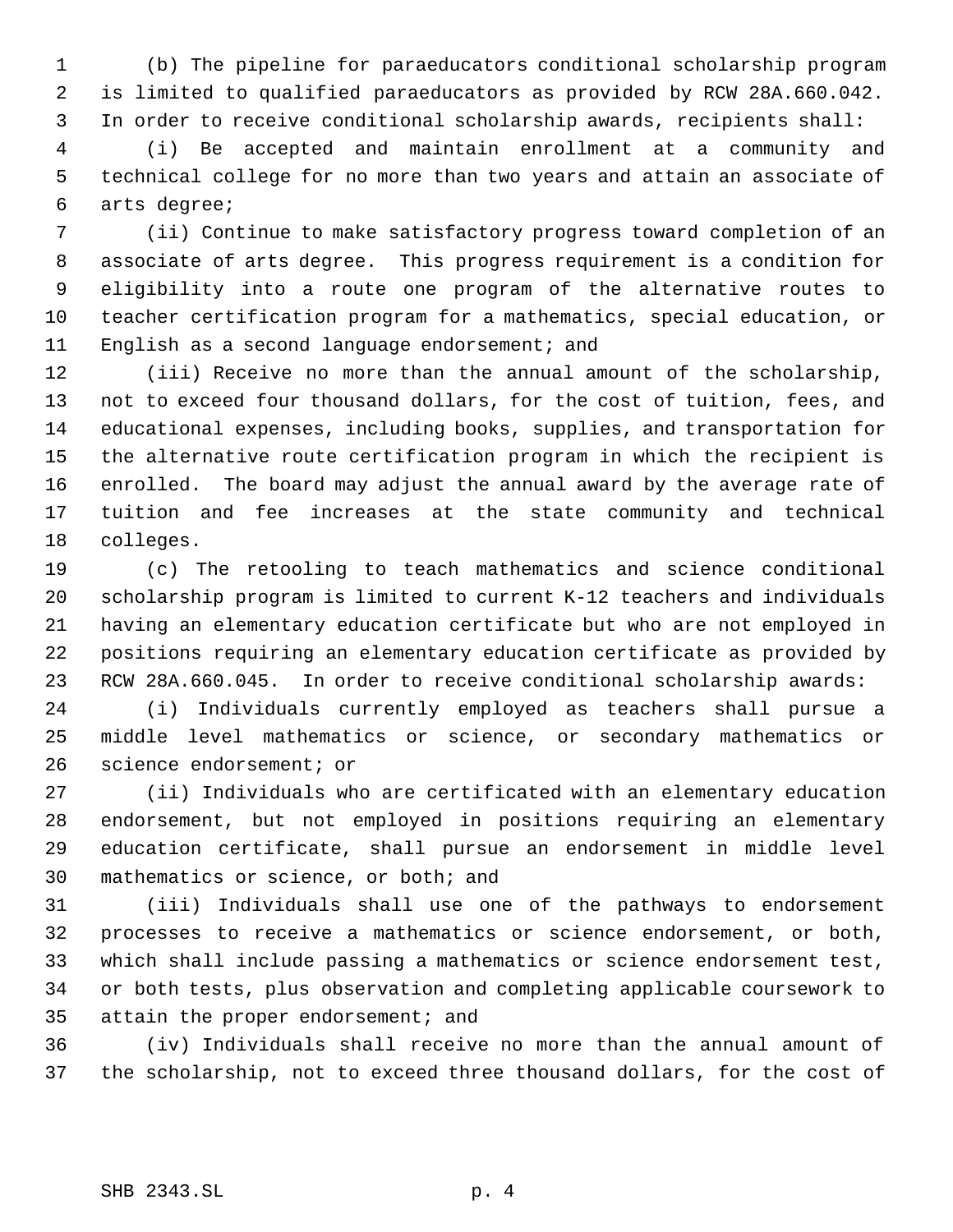tuition, test fees, and educational expenses, including books, supplies, and transportation for the endorsement pathway being pursued. (3) The Washington professional educator standards board shall select individuals to receive conditional scholarships.

 (4) For the purpose of this chapter, a conditional scholarship is a loan that is forgiven in whole or in part in exchange for service as a certificated teacher employed in a Washington state K-12 public school. The state shall forgive one year of loan obligation for every two years a recipient teaches in a public school. Recipients who fail to continue a course of study leading to residency teacher certification or cease to teach in a public school in the state of Washington in their endorsement area are required to repay the remaining loan principal with interest.

 (5) Recipients who fail to fulfill the required teaching obligation are required to repay the remaining loan principal with interest and any other applicable fees. The higher education coordinating board shall adopt rules to define the terms for repayment, including applicable interest rates, fees, and deferments.

 (6) The higher education coordinating board may deposit all appropriations, collections, and any other funds received for the program in this chapter in the future teachers conditional scholarship account authorized in RCW 28B.102.080.

 **Sec. 4.** RCW 28A.415.350 and 2007 c 402 s 7 are each amended to read as follows:

25 Subject to the availability of amounts appropriated for this purpose, the office of the superintendent of public instruction shall:

 (1) Create partnerships with the educational service districts or public or private institutions of higher education with approved educator preparation programs to develop and deliver professional development learning opportunities for educators that fulfill the goals and address the activities described in sections 3 through 6 of this act and RCW 28A.415.360. The partnerships shall:

 (a) Support school districts by providing professional development leadership, courses, and consultation services to school districts in their implementation of professional development activities, including the activities described in sections 3 through 6 of this act and RCW 28A.415.360; and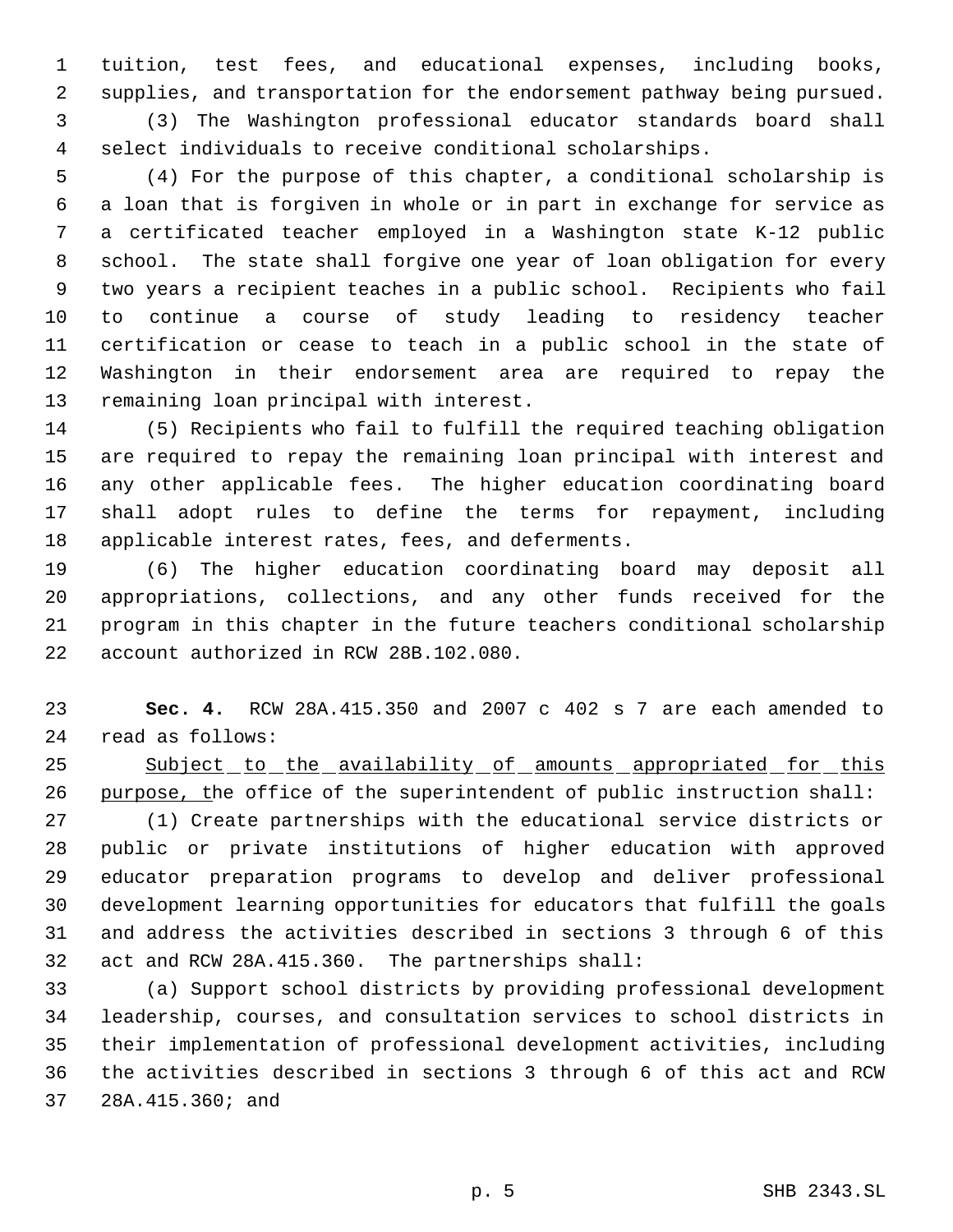(b) Support one another in the delivery of state-level and regional-level professional development activities such as state conferences and regional accountability institutes; and

 (2) Enter into a performance agreement with each educational service district to clearly articulate partner responsibilities and assure fidelity for the delivery of professional development initiatives including job-embedded practices. Components of such performance agreements shall include:

 (a) Participation in the development of various professional development workshops, programs, and activities;

 (b) Characteristics and qualifications of professional development staff supported by the program;

 (c) Methods to ensure consistent delivery of professional 14 development services; and

 (d) Reporting responsibilities related to services provided, program participation, outcomes, and recommendations for service improvement.

 **Sec. 5.** RCW 28A.415.250 and 1993 c 336 s 401 are each amended to read as follows:

20 Subject to the availability of amounts appropriated for this 21 purpose, the superintendent of public instruction shall adopt rules to establish and operate a teacher assistance program. For the purposes of this section, the terms "mentor teachers," "beginning teachers," and "experienced teachers" may include any person possessing any one of the various certificates issued by the superintendent of public instruction 26 under RCW 28A.410.010. Subject to the availability of amounts 27 appropriated for this purpose, the program shall provide for:

 (1) Assistance by mentor teachers who will provide a source of continuing and sustained support to beginning teachers, or experienced teachers who are having difficulties, or both, both in and outside the classroom. A mentor teacher may not be involved in evaluations under RCW 28A.405.100 of a teacher who receives assistance from said mentor teacher under the teacher assistance program established under this section. The mentor teachers shall also periodically inform their principals respecting the contents of training sessions and other program activities;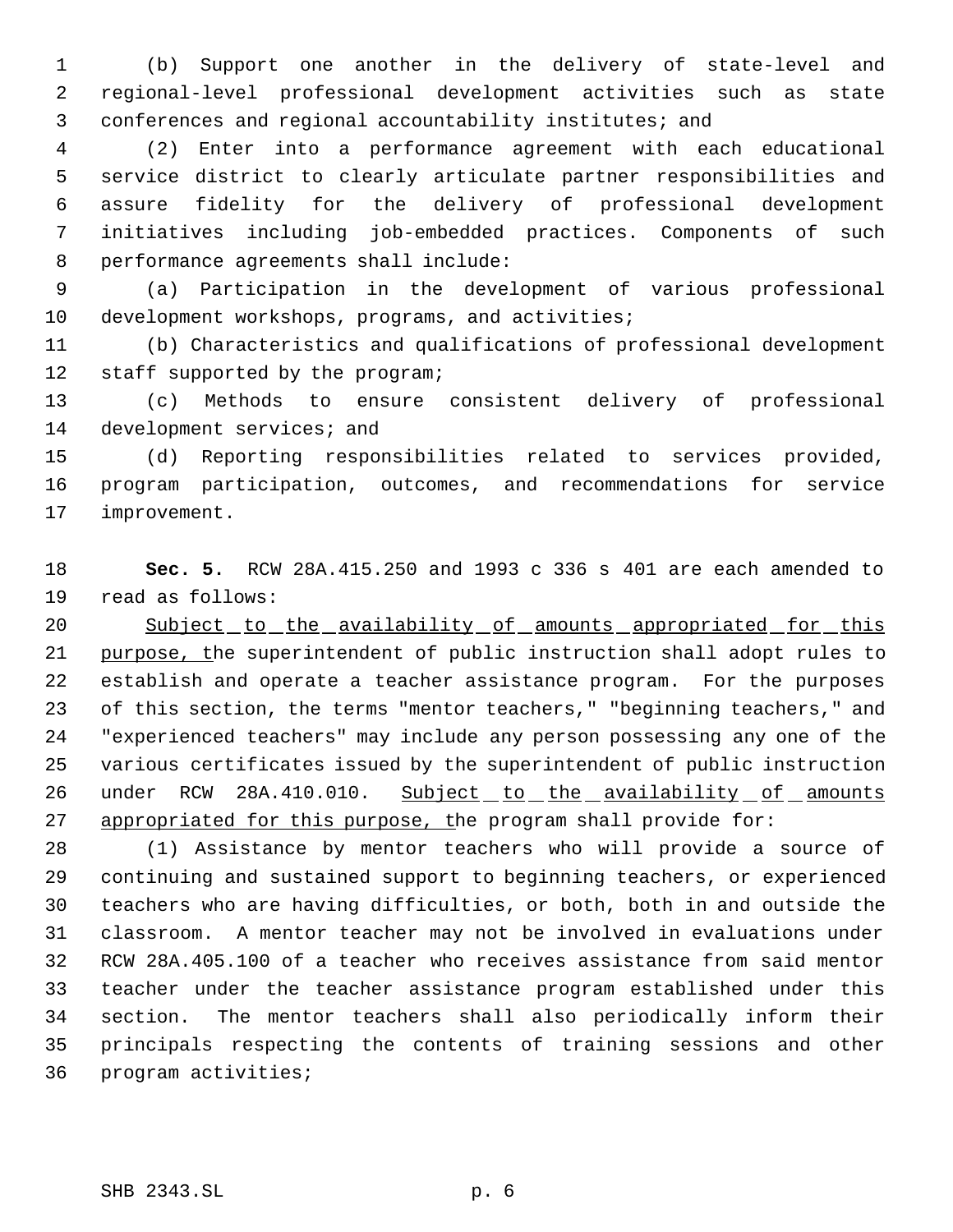(2) Stipends for mentor teachers and beginning and experienced teachers which shall not be deemed compensation for the purposes of salary lid compliance under RCW 28A.400.200: PROVIDED, That stipends shall not be subject to the continuing contract provisions of this title;

(3) Workshops for the training of mentor and beginning teachers;

 (4) The use of substitutes to give mentor teachers, beginning teachers, and experienced teachers opportunities to jointly observe and evaluate teaching situations and to give mentor teachers opportunities to observe and assist beginning and experienced teachers in the classroom;

 (5) Mentor teachers who are superior teachers based on their 13 evaluations, pursuant to RCW ((28A.405.010)) 28A.410.025 and 28A.405.030 through 28A.405.240, and who hold valid continuing certificates;

 (6) Mentor teachers shall be selected by the district and may serve as mentors up to and including full time. If a bargaining unit, certified pursuant to RCW 41.59.090 exists within the district, classroom teachers representing the bargaining unit shall participate 20 in the mentor teacher selection process; and

 (7) Periodic consultation by the superintendent of public instruction or the superintendent's designee with representatives of educational organizations and associations, including educational service districts and public and private institutions of higher education, for the purposes of improving communication and cooperation and program review.

 **Sec. 6.** RCW 28A.405.415 and 2008 c 175 s 2 are each amended to read as follows:

 (1) Certificated instructional staff who have attained certification from the national board for professional teaching standards shall receive a bonus each year in which they maintain the certification. The bonus shall be calculated as follows: The annual bonus shall be five thousand dollars in the 2007-08 school year. 34 Thereafter, the annual bonus shall increase by inflation. For the 2009-10 and 2010-11 school years the annual bonus shall be subject to the availability of amounts appropriated for this purpose. During the 2011-2013 and 2013-2015 fiscal biennia, in addition to annual